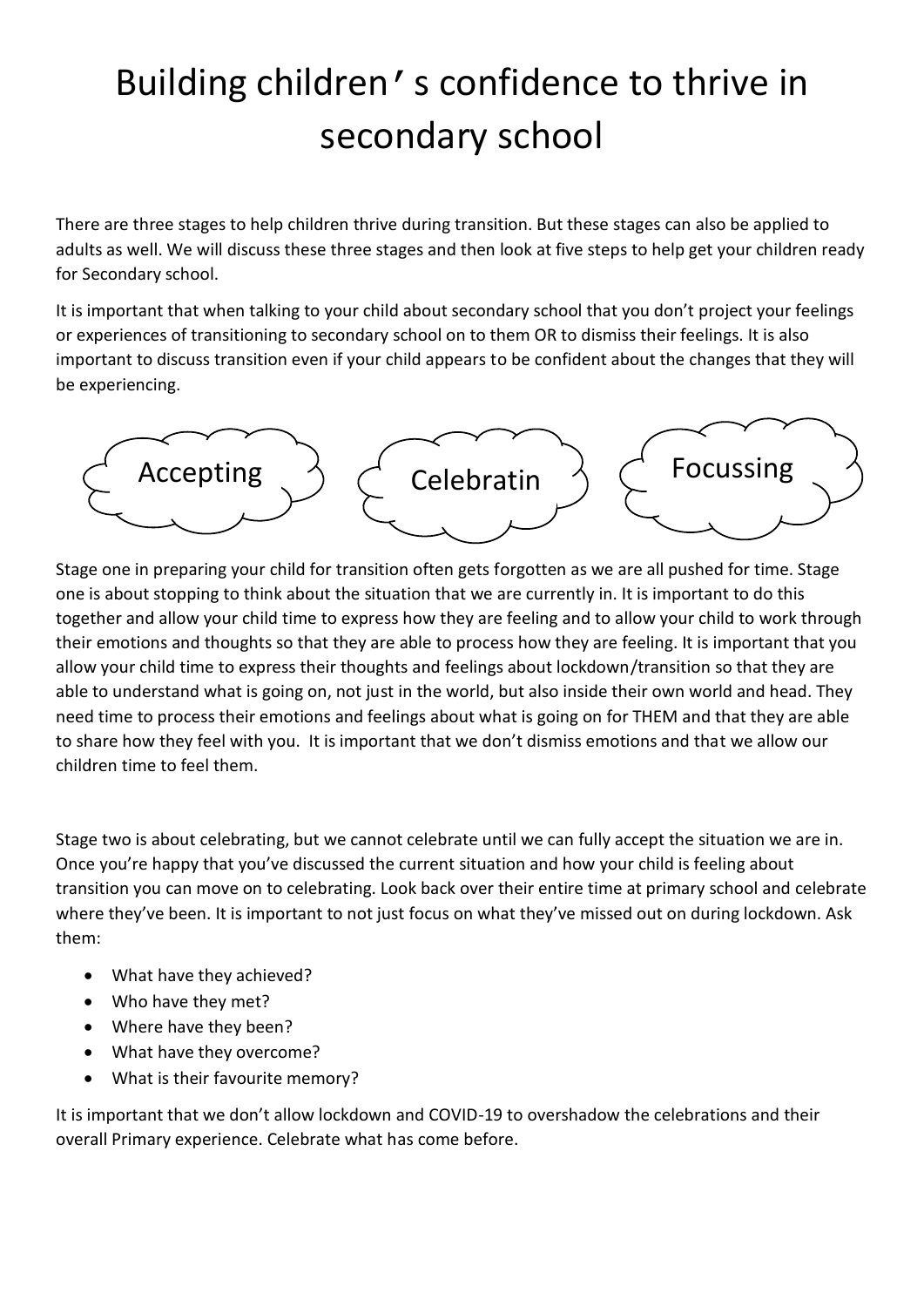Stage three is about focussing on where we are going. Again, it is important that stages one and two are completed before we can allow ourselves to look forwards to where we are going. Talk about secondary school, talk about where they are going.

After you've worked through the three stages you're ready to some work with your child to get them ready for secondary school. Laura Earnshaw from MyHappyMind suggests allowing about half an hour a week to dedicate to working with your child and spending however long you think necessary on each step.

Step One: Understand how the brain works. Don't worry we don't expect you to become an expert psychologist!

This step is about recognising the importance of looking after your mind and how to manage your emotions as the more you do this, the more you will be able to recognise your feelings and know how to calm your mind when you're feeling stressed/anxious.

Our brain works in a cycle:



Most of the time, as adults, we deal with the action. Sometimes we dig deeper and look at what is causing the action and address the feelings, but we rarely look at the cause which are the thoughts. Thoughts cause feelings: feelings lead to actions. When we understand this, we can help to build resilience in our children.



Step two: Identifying and celebrating character strengths.

This is all about building your child's self-esteem. Self-esteem is built by feeling good about WHO you are as a person and your character. It is NOT about what you are capable of or your ability.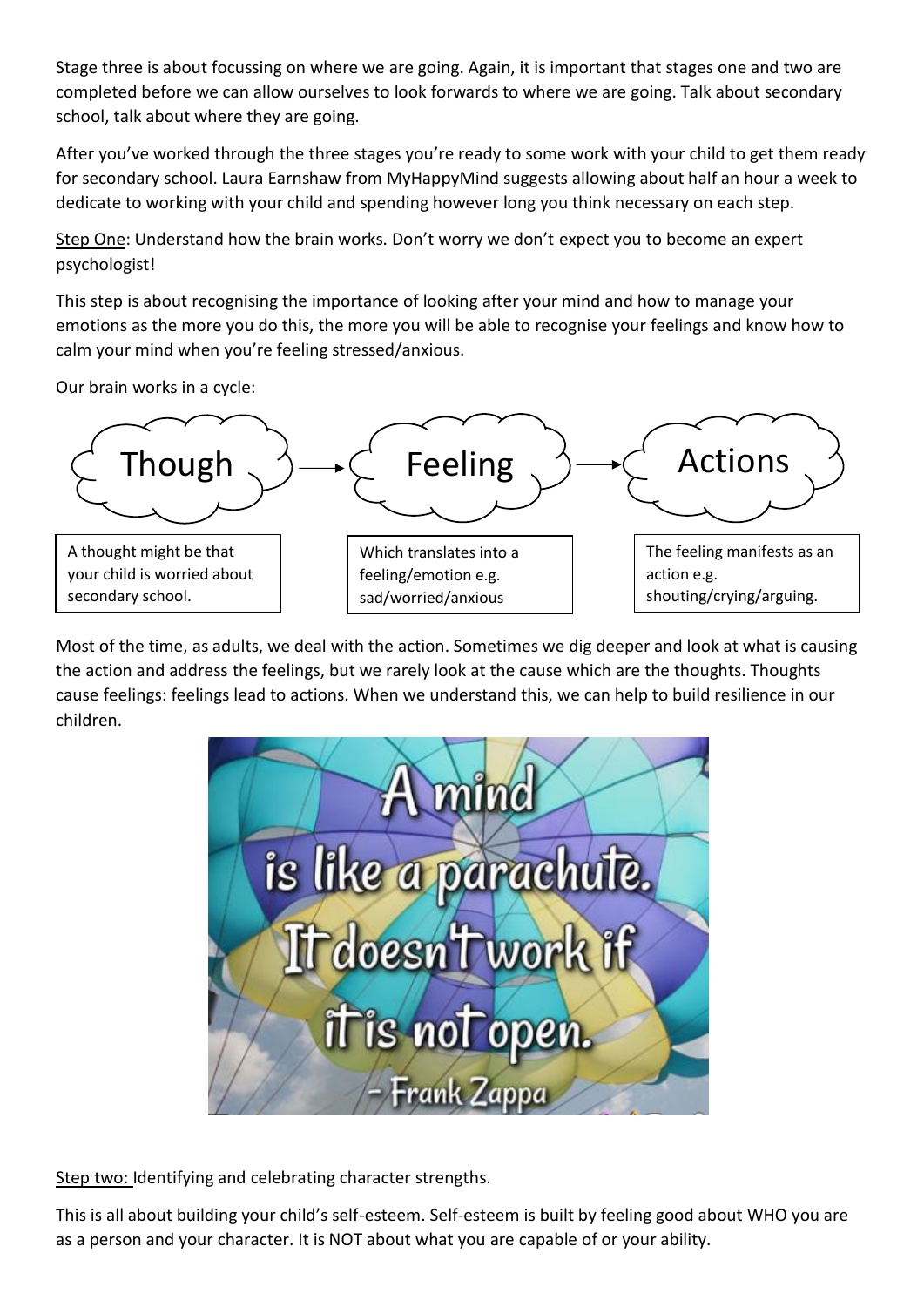Character is about YOU – are you kind, funny, helpful, determined, hardworking, patient, nurturing, playful? It's what makes you, you! You might be good at maths/English or a talented footballer but why? You're probably good at things because of your hardwork and determination – celebrate those and not just the skill.

Our self-esteem and confidence is increased by knowing that you are a good person based on character and not ability. We, as a society, need to be mindful that we are praising children based on their character and not just achievement. If a child is only praised on achievement/skill/ability then their self-esteem becomes fragile and can be shattered very easily by a small setback. Children feeling good about WHO they are is key. If they do not feel good about that, then they may seek external factors to make them feel good/fit in e.g. fall in with the "wrong crowd" or seek attention for negative things.



Step Three: Gratitude. Gratitude is about feeling grateful for what you have and you may have seen lots of quotes about gratitude recently. Some people say that gratitude is attitude. But gratitude in this sense is about being grateful and appreciating experiences/feelings/sense of self and not things. When children can reflect on what they are grateful for it gives them a hormone called dopamine which combats the stress hormone of serotonin and helps to calm them down.

Step Four: Building relationship super powers! Relationships are key to human happiness! It is hardwired into us as humans to be social and build relationships with each other. When we have strong relationships, it helps us feel happy and secure. However, with the rise in uses of technology, some children struggle to build and maintain strong relationships. It is important that we have strong relationships around us in order to feel secure and happy. Having these strong relationships at home/within the family/with friends will help your child to feel more secure within themselves during periods of transition.